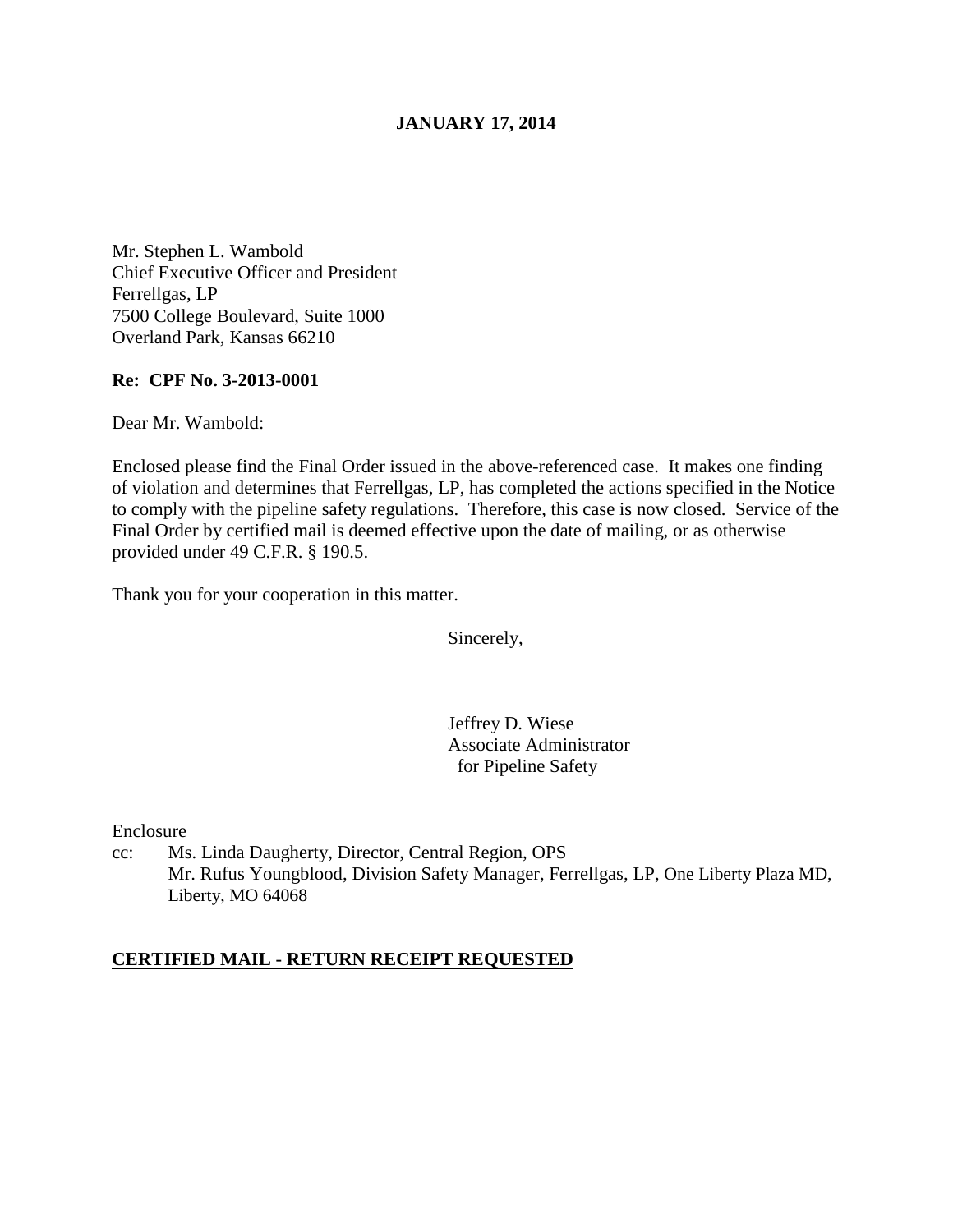## **U.S. DEPARTMENT OF TRANSPORTATION PIPELINE AND HAZARDOUS MATERIALS SAFETY ADMINISTRATION OFFICE OF PIPELINE SAFETY WASHINGTON, D.C. 20590**

 **) In the Matter of )** 

**\_\_\_\_\_\_\_\_\_\_\_\_\_\_\_\_\_\_\_\_\_\_\_\_\_\_\_\_\_\_\_\_\_\_\_\_** 

 **)** 

 **)** 

**\_\_\_\_\_\_\_\_\_\_\_\_\_\_\_\_\_\_\_\_\_\_\_\_\_\_\_\_\_\_\_\_\_\_\_\_)** 

**Respondent. )** 

 $\overline{a}$ 

**Ferrellgas, LP,**  (2013-0001)

# **FINAL ORDER**

On September 5, 2012, pursuant to 49 U.S.C. § 60117, a representative of the Pipeline and Hazardous Materials Safety Administration (PHMSA), Office of Pipeline Safety (OPS), conducted an on-site pipeline safety inspection of the facilities and records of Ferrellgas, LP, (Ferrellgas or Respondent) in Green Bay, Wisconsin. Ferrellgas is a national supplier of propane gas to over one million residential, industrial, and agricultural customers and operates propane distribution facilities throughout the United States.<sup>1</sup>

As a result of the inspection, the Director, Central Region, OPS (Director), issued to Respondent, by letter dated June 26, 2013, a Notice of Probable Violation and Proposed Compliance Order (Notice), which also included warnings pursuant to 49 C.F.R. § 190.205. In accordance with 49 C.F.R. § 190.207, the Notice proposed finding that Ferrellgas had violated 49 C.F.R. § 192.605(a) and ordering Respondent to take certain measures to correct the alleged violations. The warning items required no further action but warned the operator to correct the probable violation or face possible enforcement action.

Ferrellgas responded to the Notice by letter dated August 19, 2013 (Response). The company did not contest the allegation of violation but provided information concerning the corrective actions it had taken. Respondent did not request a hearing and therefore has waived its right to one.

# **FINDING OF VIOLATION**

In its Response, Ferrellgas did not contest the allegation in the Notice that it violated 49 C.F.R. Part 192, as follows:

<sup>1</sup> *See* Ferrellgas, *available at* http://www.ferrellgas.com/Propane-Services (last accessed December 13, 2013).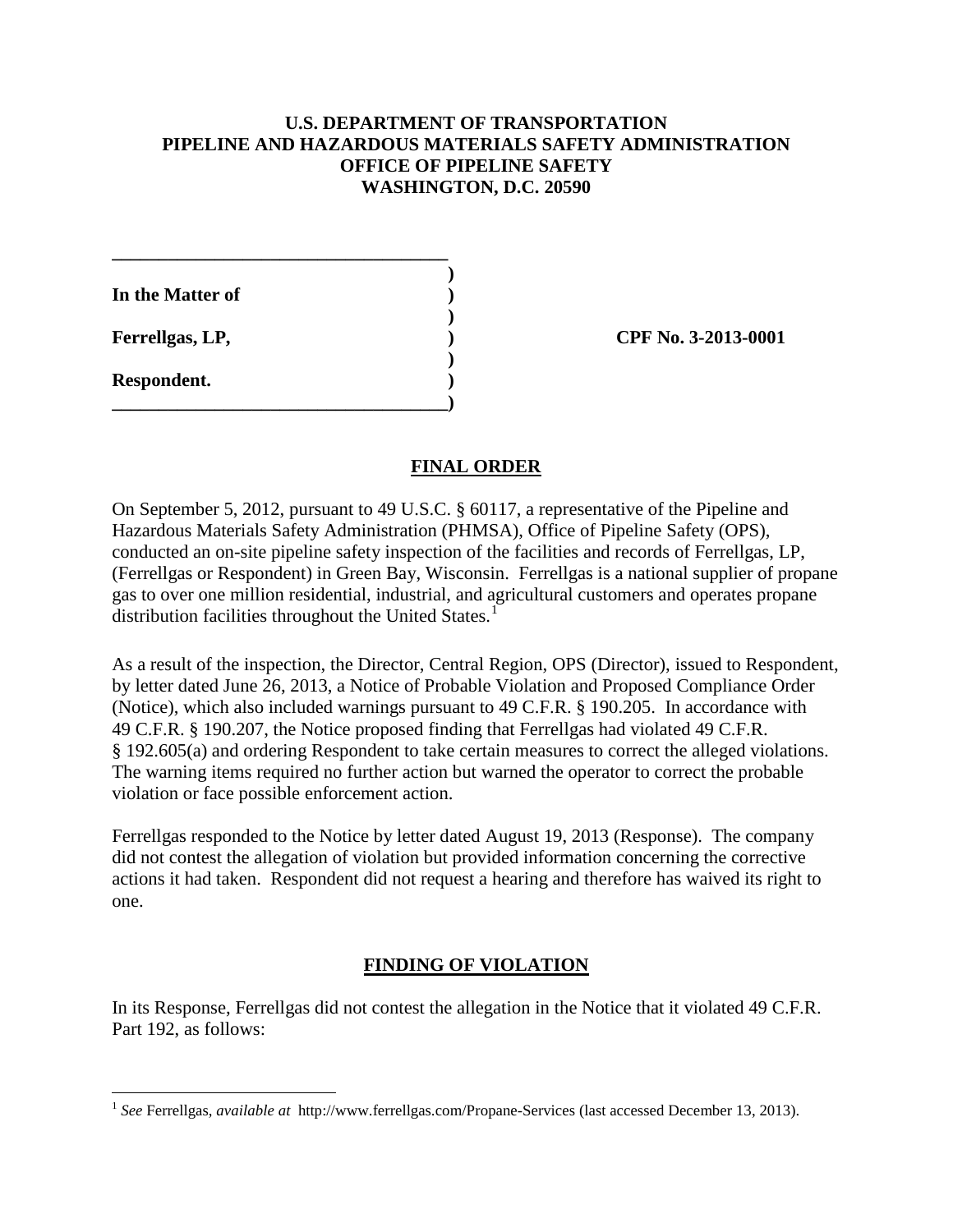**Item 6:** The Notice alleged that Respondent violated 49 C.F.R. § 192.605(a), which states:

### **§ 192.605 Procedural manual for operations, maintenance, and emergencies.**

(a) *General.* Each operator shall prepare and follow for each pipeline, a manual of written procedures for conducting operations and maintenance activities and for emergency response. For transmission lines, the manual must also include procedures for handling abnormal operations. This manual must be reviewed and updated by the operator at intervals not exceeding 15 months, but at least once each calendar year. This manual must be prepared before operations of a pipeline system commence. Appropriate parts of the manual must be kept at locations where operations and maintenance activities are conducted.

The Notice alleged that Respondent violated 49 C.F.R. § 192.605(a) by failing to follow a manual of written procedures for conducting operations and maintenance activities. Specifically, the Notice alleged that Farrellgas failed to follow *Section 1 – Corrosion Protection – Above Ground Tanks and Piping* of its own Operations & Maintenance (O&M) manual, which required Respondent to inspect and maintain above-ground piping to prevent atmospheric corrosion. During the inspection, PHMSA inspectors observed above-ground piping at Gidden Lodge, Meadow Woods, Horseshoe Bay, and Green Bay that was unpainted and slightly pitted, a condition that did not match the description of the piping in Respondent's inspection records.

Respondent did not contest this allegation of violation. Accordingly, based upon a review of all of the evidence, I find that Respondent violated 49 C.F.R. § 192.605(a) by failing to follow a manual of written procedures for conducting operations and maintenance activities.

This finding of violation will be considered a prior offense in any subsequent enforcement action taken against Respondent.

## **COMPLIANCE ORDER**

The Notice proposed a compliance order with respect to Item 6 in the Notice for a violation of 49 C.F.R. § 192.605(a). Under 49 U.S.C. § 60118(a), each person who engages in the transportation of gas or who owns or operates a pipeline facility is required to comply with the applicable safety standards established under chapter 601. The Director indicates that Respondent has taken the following action specified in the proposed compliance order:

> 1. With respect to the violation of § 192.605(a) (**Item 6**), Respondent has made repairs to the affected piping and provided PHMSA with documentation and photographs of the repairs.

Accordingly, I find that compliance has been achieved with respect to this violation. Therefore, the compliance terms proposed in the Notice are not included in this Order.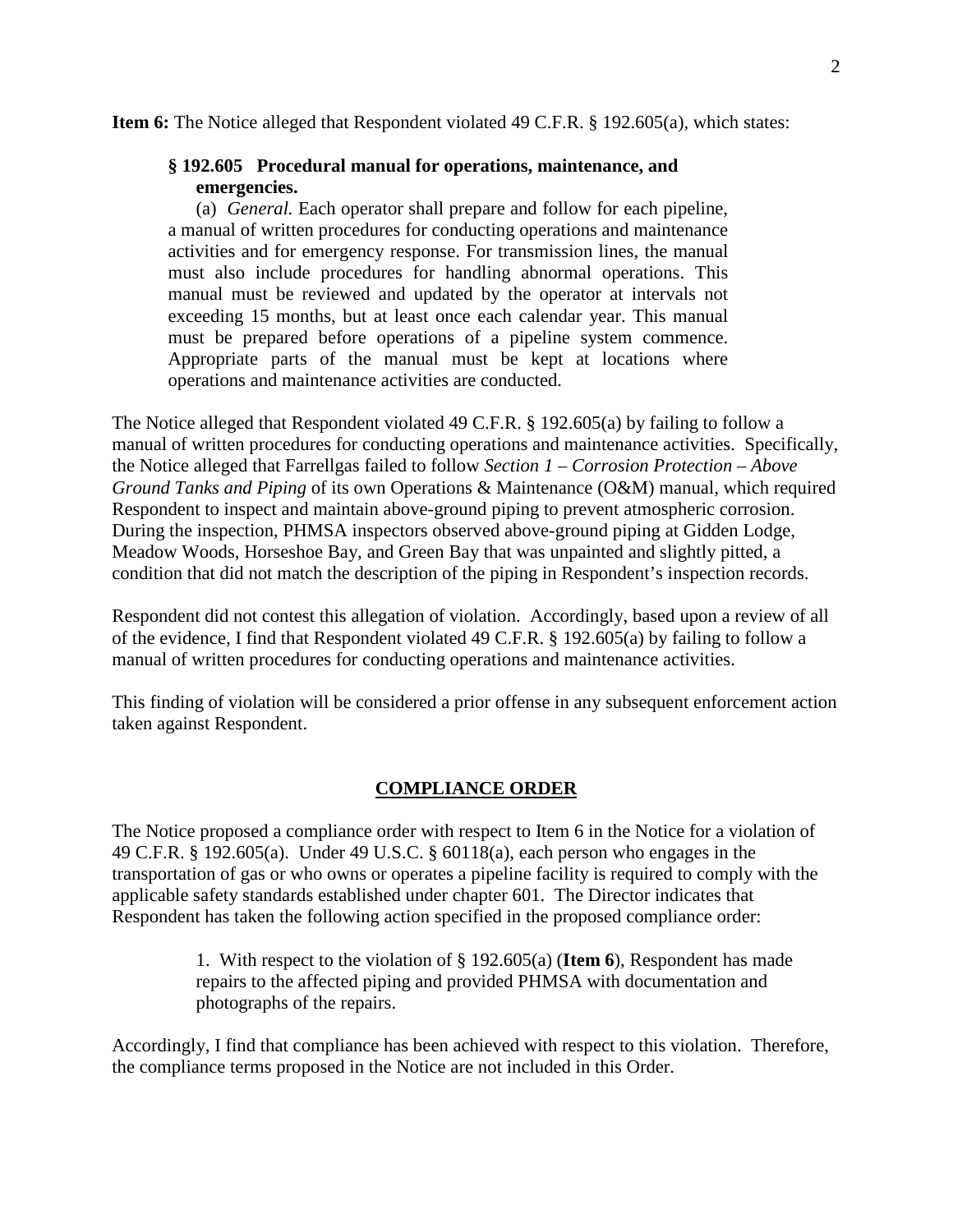#### **WARNING ITEMS**

With respect to Items 1-5, 7 and 8, the Notice alleged probable violations of Part 192 but did not propose a civil penalty or compliance order for these items. Therefore, these are considered to be warning items. The warnings were for:

49 C.F.R.  $\S$  192.11(b) **(Item 1)** — Respondent's alleged failure to follow the requirements of ANSI/NFPA 59, which requires an operator to incorporate specific standards regarding the design, operation, and maintenance of utility gas plants with greater than 4000 gallons aggregate water capacity;

49 C.F.R. § 192.11(b) **(Item 2)** ─ Respondent's alleged failure to follow the requirements of ANSI/NFPA 58 Section 6.7.4.6, which requires the point of discharge to be located not less than five feet in any direction away from a source of ignition, openings into direct-vent appliances, or mechanical ventilation air intakes;

49 C.F.R. § 192.11(b) **(Item 3)** ─ Respondent's alleged failure to follow the requirements of ANSI/NFPA 58 Section 5.7.5.1, which requires the pipe or tubing used to vent regulators to be one of the following: metal pipe and tubing in accordance with Section 5.8.3, PVC meeting the requirements of UL 651, Schedule 40, or 80 Rigid PVC Conduit;

49 C.F.R. § 192.11(b) **(Item 4)** ─ Respondent's alleged failure to follow the requirements of ANSI/NFPA 58 Section 6.7.2.5, which requires rain caps or other protectors to be designed to remain in place, except during pressure relief device operation, and not to restrict pressure relief device flow;

49 C.F.R. § 192.11(b) **(Item 5)** ─ Respondent's alleged failure to follow the requirements of ANSI/NFPA 59 Section 10.1.4, which requires relief devices, other than hydrostatic relief valves, to be tested for proper operation at intervals not exceeding five years;

49 C.F.R. § 192.517(a) **(Item 7)** ─ Respondent's alleged failure to make and retain for the useful life of a pipeline a record of each test performed under §§ 192.505 and 192.507; and

49 C.F.R. § 192.723(b) **(Item 8)** ─ Respondent's alleged failure to conduct leak surveys in business districts at least once each calendar year, but at intervals not exceeding 15 months.

Ferrellgas presented information in its Response showing that it had taken certain actions to address the cited items. If OPS finds a violation of any of these items in a subsequent inspection, Respondent may be subject to future enforcement action.